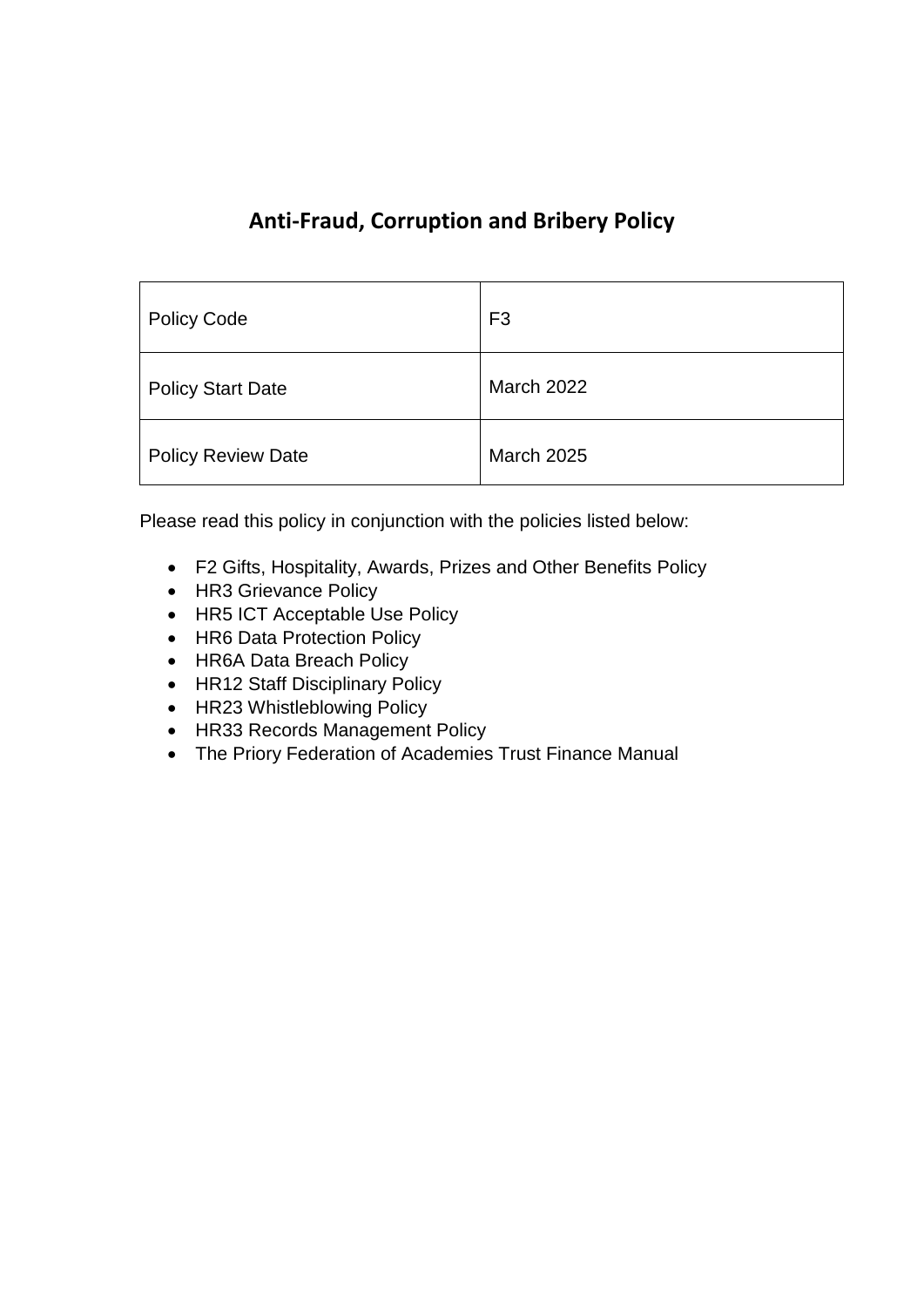

#### **1. Policy Statement**

1.1 It is our policy to conduct all of our business in an honest and ethical manner. We take a zero-tolerance approach to fraud, bribery and corruption and are committed to acting professionally, fairly and with integrity in all our business dealings and relationships wherever we operate and implementing and enforcing effective systems to counter fraud, bribery and corruption.

It is the Trust's aim to prevent, detect and eradicate fraud through building strong defences into our working practices, conducting high quality investigations when fraud is suspected and using all legal sanctions available including criminal prosecution when fraud is uncovered.

We will uphold all laws relevant to countering fraud, bribery and corruption in all the jurisdictions in which we operate. However, we remain bound by UK laws, including the Bribery Act 2010 and Fraud Act 2006, in respect of our conduct both at home and abroad.

- 1.2 It is a criminal offence to offer, promise, give, request, or accept a bribe. Individuals found guilty can be punished by up to ten years' imprisonment and/or a fine. As an employer if the Trust fails to prevent bribery it can face an unlimited fine, exclusion from tendering for public contracts, and damage to its reputation. The Trust, therefore, take its legal responsibilities very seriously.
- 1.3 Throughout this policy, 'third party' means any individual or organisation which an individual may come into contact with during the course of their work for the Trust, and includes actual and potential clients, customers, suppliers, distributors, business contacts, agents, advisers, and government and public bodies, including their advisors, representatives and officials, politicians and political parties.
- 1.4 References to the Trust or Academy within this policy specifically include all primary, secondary and special academies within the Trust, as well as the Early Years setting at the Priory Witham Academy, Priory Apprenticeships and Lincolnshire SCITT.
- 1.5 This policy does not form part of any employee's contract of employment and it may be amended at any time.

#### **2. Roles, Responsibilities and Implementation**

2.1 The Finance Committee has overall responsibility for the effective operation of this policy and for ensuring compliance with the relevant statutory framework. This committee delegates day-to-day responsibility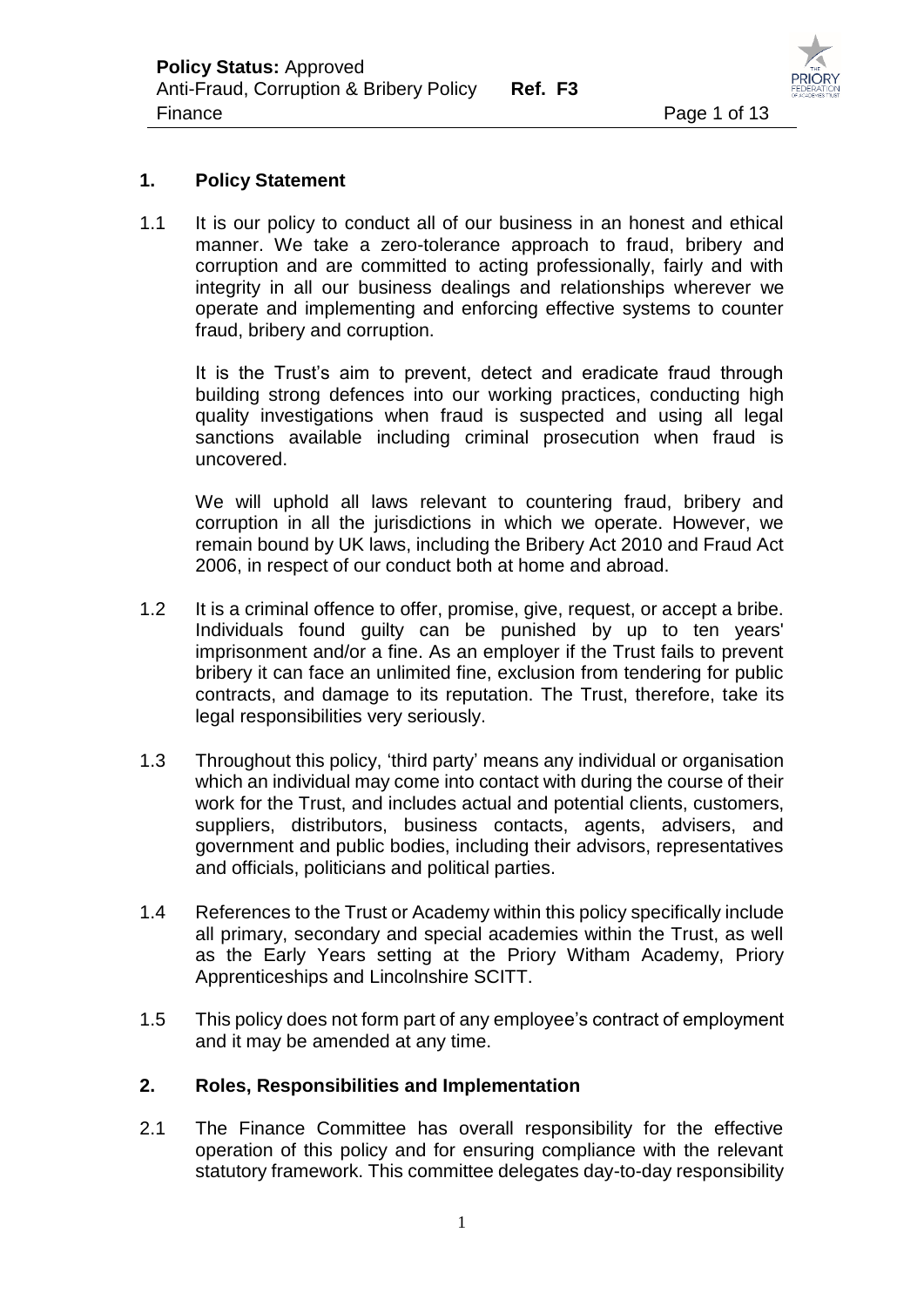

for operating the policy and ensuring its maintenance and review to the Chief Financial Officer.

- 2.2 Leaders and Managers have a specific responsibility to ensure the fair application of this policy and all employee are responsible for supporting colleagues and ensuring its success.
- 2.3 This policy applies to all persons working for the Trust or on its behalf in any capacity, including employees at all levels, directors, officers, agency workers, seconded workers, volunteers, interns, agents, contractors, external consultants, third-party representatives and business partners, sponsors, or any other person associated with the Trust, wherever located.

#### **3. Aims**

3.1 To set out The Trust's responsibilities, and of those working for the Trust, in observing and upholding our position on fraud, bribery and corruption; and to provide information and guidance to those working for the Trust on how to recognise and deal with related issues.

#### **4. Bribery and Corruption**

#### 4.1 Definitions

| <b>Term</b>                | <b>Definition</b>                                                                                                                                                                                                                                                                                                                                                                               |
|----------------------------|-------------------------------------------------------------------------------------------------------------------------------------------------------------------------------------------------------------------------------------------------------------------------------------------------------------------------------------------------------------------------------------------------|
| <b>Bribery</b>             | Offering, promising, giving or accepting any financial or<br>other advantage, to induce the recipient or any other<br>person to act improperly in the performance of their<br>functions, or to reward them for acting improperly, or<br>where the recipient would act improperly by accepting the<br>advantage.                                                                                 |
| Advantage                  | Includes money, gifts, loans, fees, hospitality, services,<br>discounts, the award of a contract or anything else of<br>value.                                                                                                                                                                                                                                                                  |
| <b>Improper</b><br>conduct | Where an individual/organisation acts illegally,<br>unethically, or contrary to an expectation of good faith or<br>impartiality, or where they abuse a position of trust. The<br>improper acts may be in relation to any business or<br>professional activities, public functions, acts in the course<br>of employment, or other activities by or on behalf of any<br>organisation of any kind. |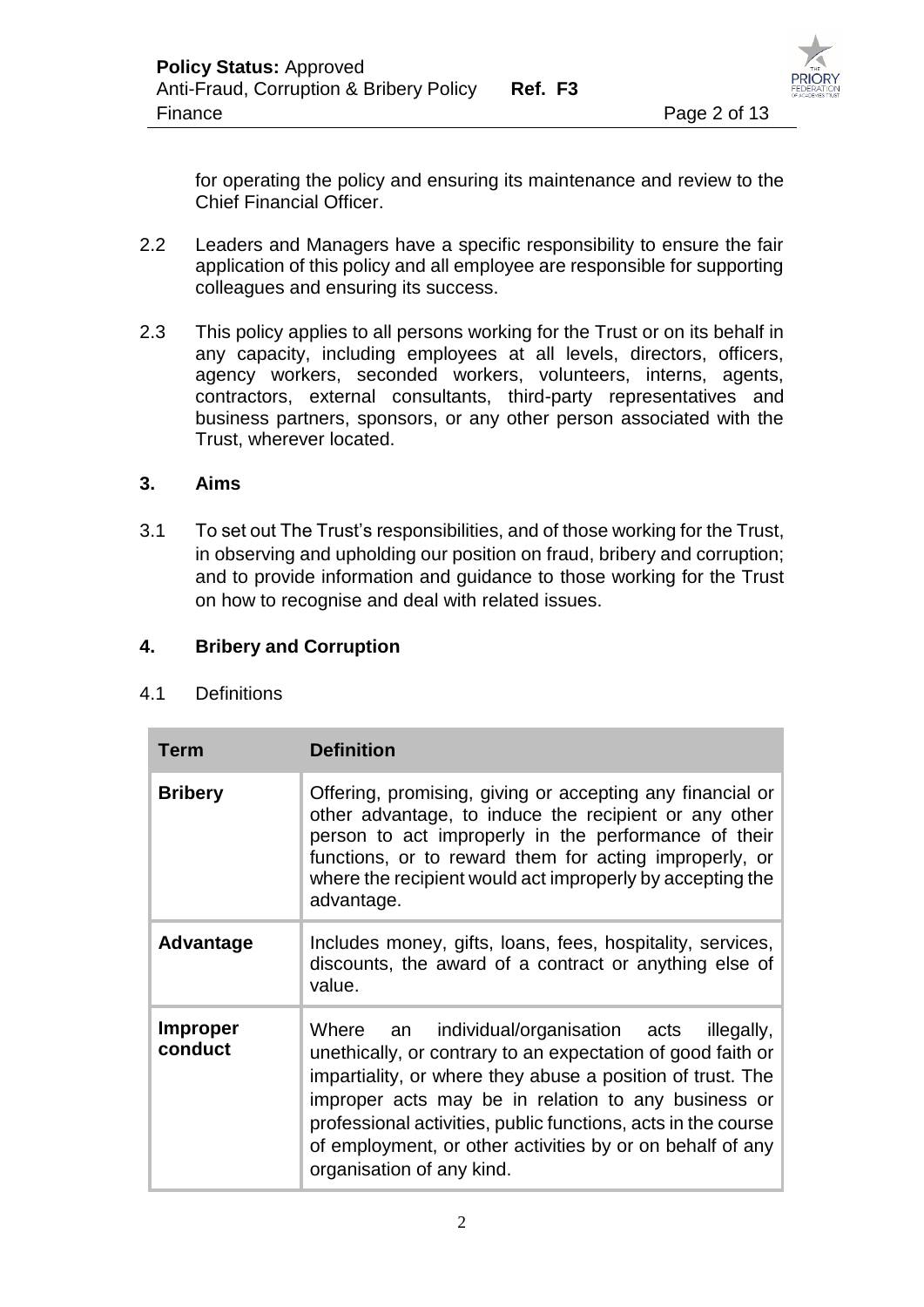

| <b>Corruption</b>               | The abuse of entrusted power or position for private gain.                                                                                                                                                                                                                                                   |
|---------------------------------|--------------------------------------------------------------------------------------------------------------------------------------------------------------------------------------------------------------------------------------------------------------------------------------------------------------|
| <b>Facilitation</b><br>payments | Also known as "back-handers" or "grease payments",<br>facilitation payments are typically small, unofficial<br>payments made to secure or expedite a routine or<br>necessary action (for example by a government official).<br>They are not common in the UK, but are common in some<br>other jurisdictions. |
| <b>Kickbacks</b>                | Typically payments made in return for a business favour<br>or advantage.                                                                                                                                                                                                                                     |

Any activity that might lead to a facilitation payment or kickback being made or accepted by the Trust or on its behalf, or that might suggest that such a payment will be made or accepted, must be avoided. If an individual is asked to make a payment on the Trust's behalf, they should always be mindful of what the payment is for and whether the amount requested is proportionate to the goods or services provided. A receipt should always be requested which details the reason for the payment. If there are any suspicions, concerns or queries regarding a payment, these should be raised with the Academy Headteacher or the Human Resources Director.

## **4.2 Examples & Potential Scenarios**

#### **Examples:**

#### **Offering a bribe**

You offer a potential parent tickets to a major sporting event, but only if they send their child to one of our Academies.

This would be an offence as you are making the offer to gain an Academy advantage. We may also be found to have committed an offence because the offer has been made to obtain a student and connected funds for us. It may also be an offence for the potential parent to accept your offer.

#### **Receiving a bribe**

A supplier gives your nephew a job, but makes it clear that in return they expect you to use your influence in our organisation to ensure we continue to do business with them.

It is an offence for a supplier to make such an offer. It would be an offence for you to accept the offer as you would be doing so to gain a personal advantage.

#### **Bribing a foreign official**

You arrange for the business to pay an additional "facilitation" payment to a foreign official to speed up an administrative process.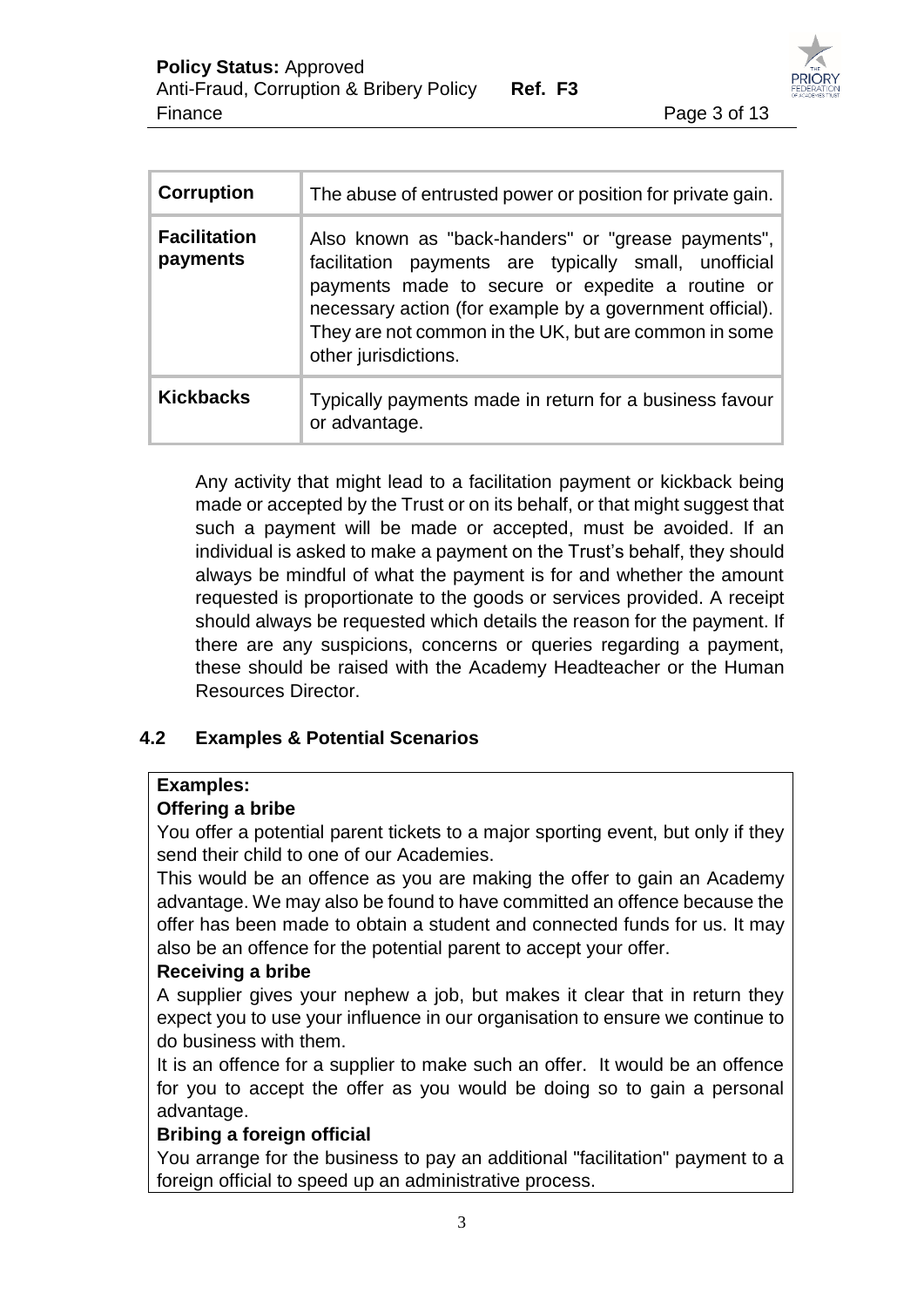The offence of bribing a foreign public official is committed as soon as the offer is made. This is because it is made to gain a business advantage for us. We may also be found to have committed an offence.

The following is a list of possible red flags that may arise during the course of an employee working for the Trust and which may raise concerns under various anti-bribery and anti-corruption laws. The list is not intended to be exhaustive and is for illustrative purposes only.

If any of these red flags are encountered while working for the Trust, they must be report without delay to the Head of Setting or Director of Human Resources:

- you become aware that a third party engages in, or has been accused of engaging in, improper business practices;
- you learn that a third party has a reputation for paying bribes, or requiring that bribes are paid to them, or has a reputation for having a "special relationship" with foreign government officials;
- a third party insists on receiving a commission or fee payment before committing to sign up to a contract with us, or carrying out a government function or process for us;
- a third party requests payment in cash and/or refuses to sign a formal commission or fee agreement, or to provide an invoice or receipt for a payment made;
- a third party requests that payment is made to a country or geographic location different from where the third party resides or conducts business;
- a third party requests an unexpected additional fee or commission to "facilitate" a service;
- a third party demands lavish entertainment or gifts before commencing or continuing contractual negotiations or provision of services;
- a third party requests that a payment is made to "overlook" potential legal violations;
- a third party requests that you provide employment or some other advantage to a friend or relative;
- you receive an invoice from a third party that appears to be nonstandard or customised;
- a third party insists on the use of side letters or refuses to put terms agreed in writing;
- you notice that we have been invoiced for a commission or fee payment that appears large given the service stated to have been provided;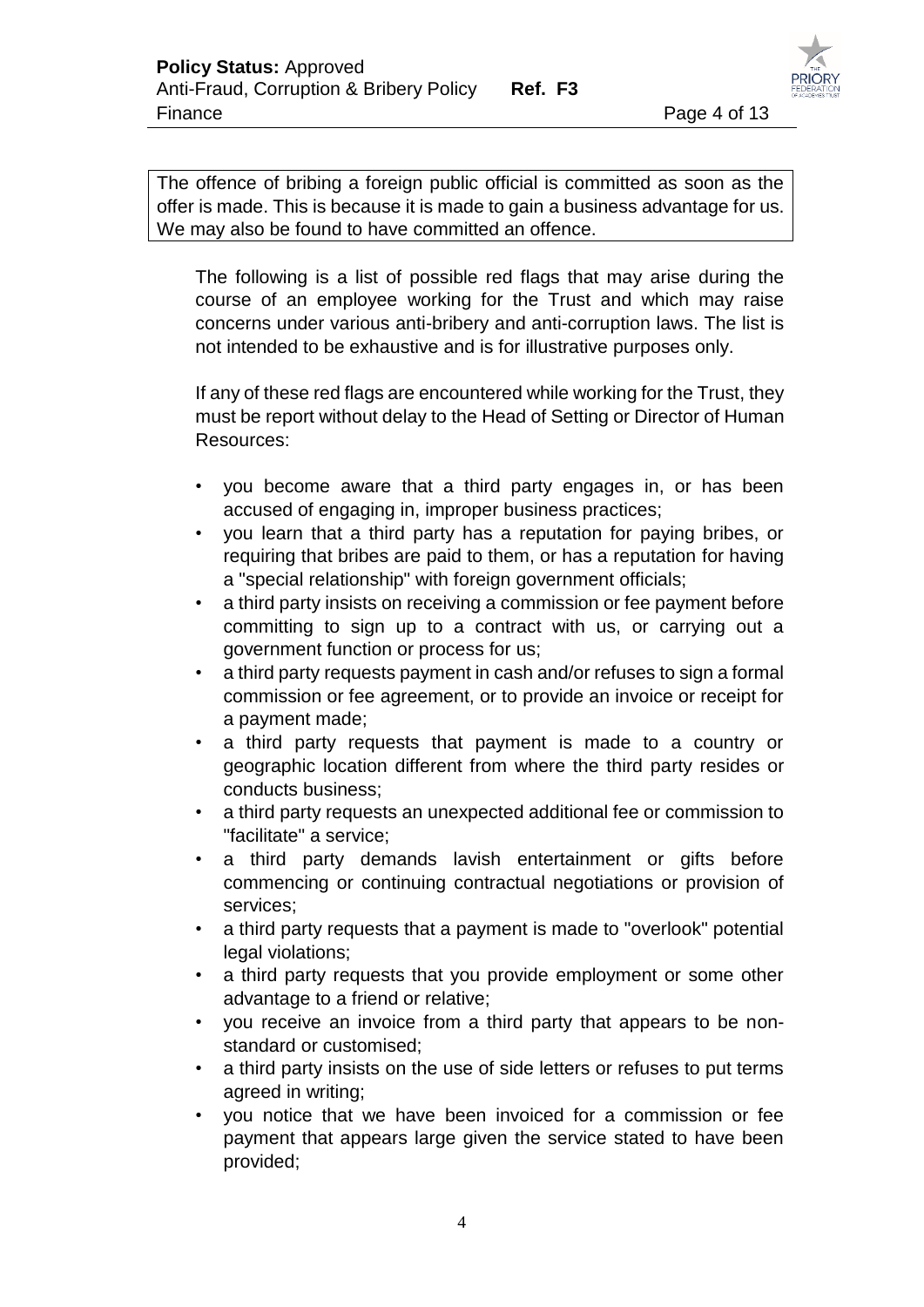- a third party requests or requires the use of an agent, intermediary, consultant, distributor or supplier that is not typically used by or known to us; or
- you are offered an unusually generous gift or offered lavish hospitality by a third party.

#### **4.3 What must not be done**

It is not acceptable for an employee (or someone on their behalf) to:

- Give, promise to give, or offer, a payment, gift or hospitality with the expectation or hope that a business advantage will be received, or to reward a business advantage already given.
- Give or accept a gift or hospitality during any commercial negotiations or tender process, if this could be perceived as intended or likely to influence the outcome.
- Accept a payment, gift or hospitality from a third party that they know or suspect is offered with the expectation that the Trust will provide a business advantage for them or anyone else in return.
- Accept hospitality from a third party that is unduly lavish or extravagant under the circumstances.
- Offer or accept a gift to or from government officials or representatives, or politicians or political parties, without the prior approval of the Academy Headteacher or the Human Resources Director.
- Threaten or retaliate against another individual who has refused to commit a bribery offence or who has raised concerns under this policy.
- Engage in any other activity that might lead to a breach of this policy.

#### **4.4 Risk Areas**

#### **Gifts & Hospitality**

This policy allows reasonable and appropriate hospitality or entertainment given to or received from third parties, for the purposes of:

- (a) establishing or maintaining good business relationships;
- (b) improving or maintaining our image or reputation; or
- (c) marketing or presenting our products and/or services effectively.

The giving and accepting of gifts is allowed if the following requirements are met:

(a) it is not made with the intention of influencing a third party to obtain or retain business or a business advantage, or to reward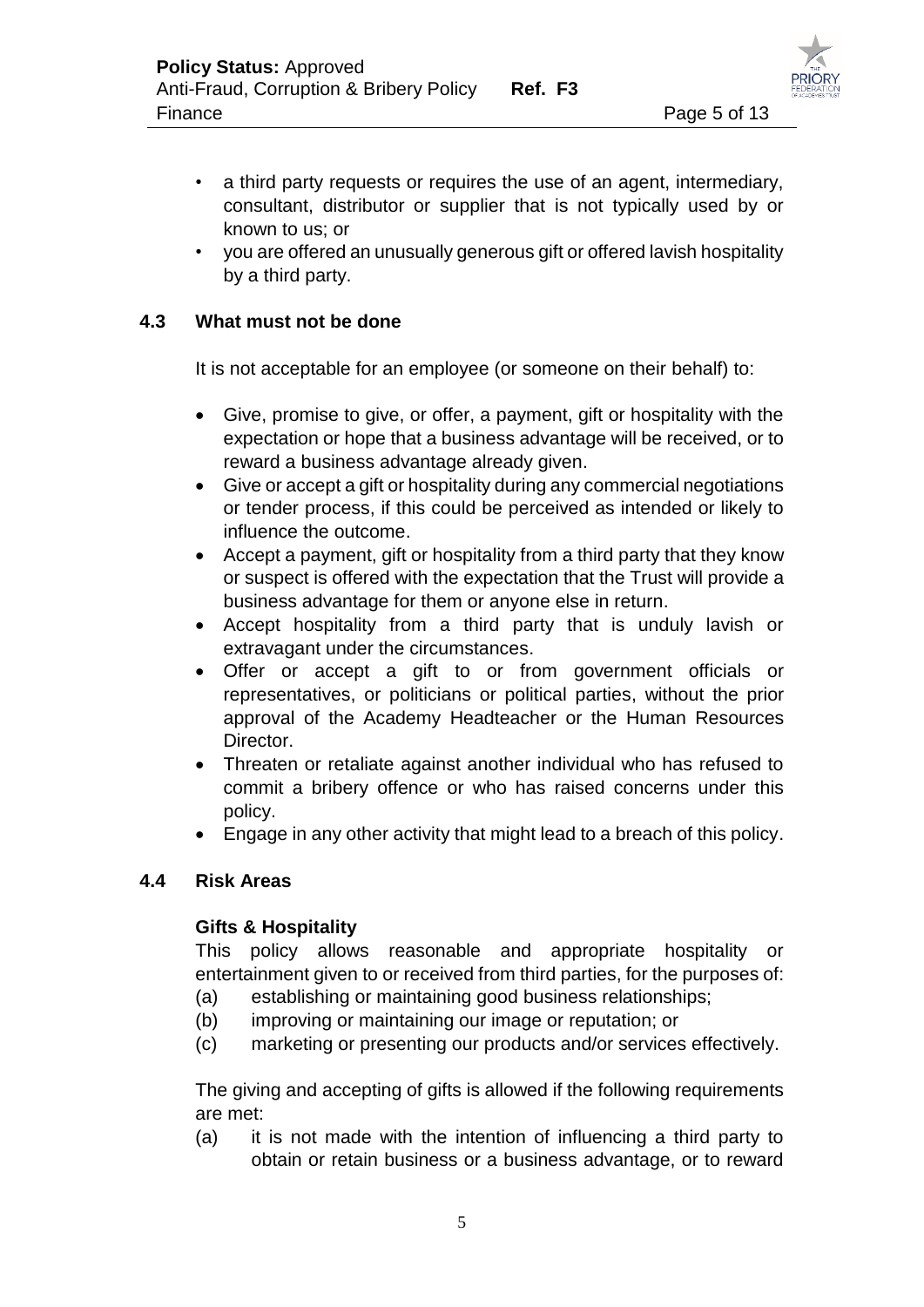the provision or retention of business or a business advantage, or in explicit or implicit exchange for favours or benefits;

- (b) it is given in the Trust's name, not in an employee's name;
- (c) it does not include cash or a cash equivalent (such as gift certificates or vouchers);
- (d) it is appropriate in the circumstances, taking account of the reason for the gift, its timing and value. For example, in the UK it is customary for small gifts to be given at Christmas;
- (e) it is given openly, not secretly; and
- (f) it complies with any applicable local law.

Promotional gifts of low value such as branded stationery to or from existing customers, suppliers and business partners will usually be acceptable.

Reimbursing a third party's expenses, or accepting an offer to reimburse our expenses (for example, the costs of attending a business meeting) would not usually amount to bribery. However, a payment in excess of genuine and reasonable business expenses (such as the cost of an extended hotel stay) is not acceptable.

It is appreciated that practice varies between countries and regions and what may be normal and acceptable in one region may not be in another. The test to be applied is whether in all the circumstances the gift, hospitality or payment is reasonable and justifiable. The intention behind it should always be considered.

All transactions should adhere to the F2 Gifts, Hospitality, Awards, Prizes and Other Benefits Policy.

#### **Donations**

The Trust does not make contributions to political parties. The Trust only makes charitable donations that are legal and ethical under local laws and practices. No donation must be offered or made without the prior approval of the Headteacher of the Academy or the Human Resources Director. Employees do not need to seek approval for any donation which is purely personal.

## **4.5 Record-keeping**

The Trust must keep financial records and have appropriate internal controls in place which will evidence the business reason for making payments to third parties. Employees must declare and keep a written record of all hospitality or gifts given or received, which will be subject to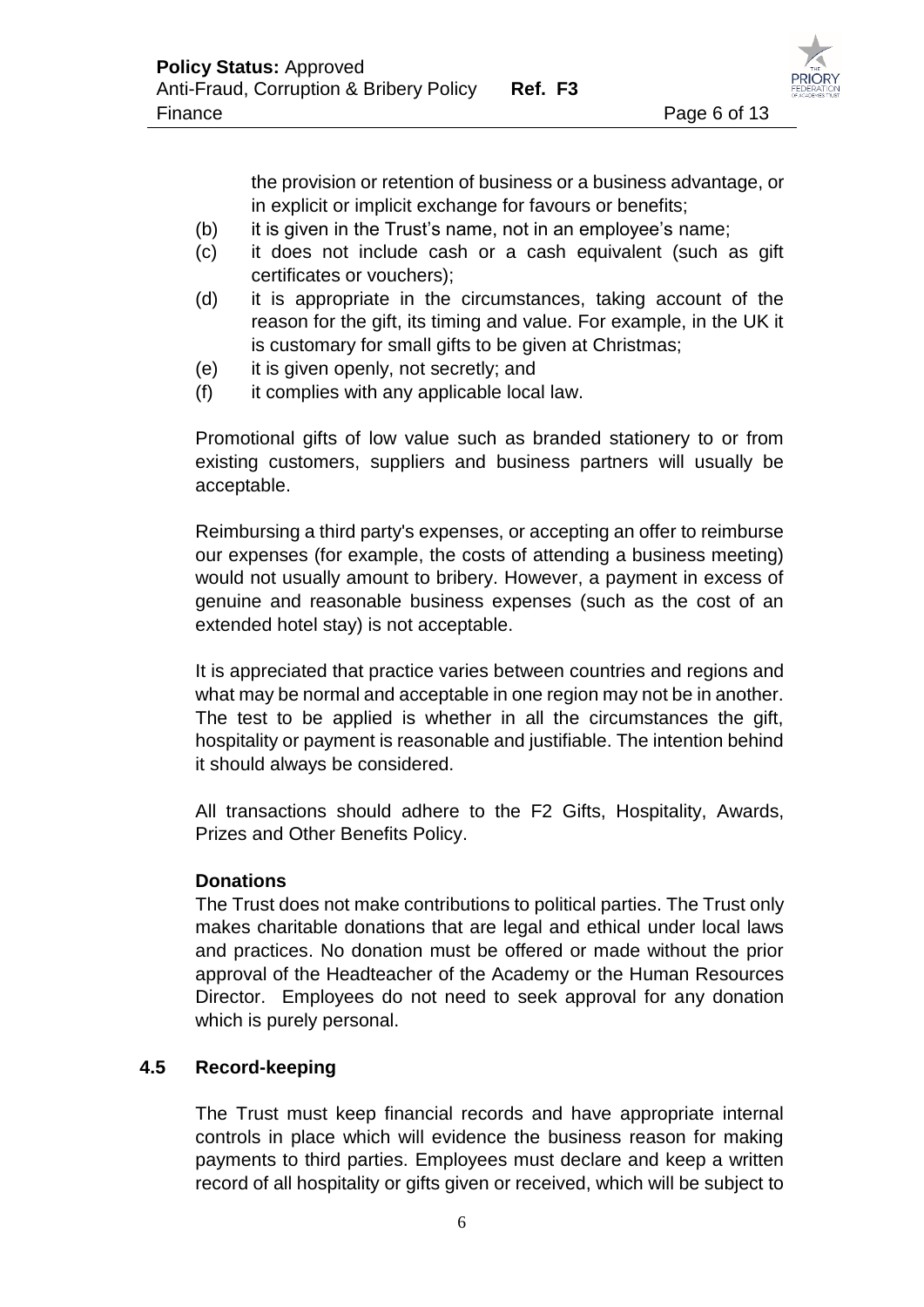managerial review. Employees must submit all expenses claims relating to hospitality, gifts or payments to third parties in accordance with our expenses policy and record the reason for expenditure.

All accounts, invoices, and other records relating to dealings with third parties including suppliers and customers should be prepared with strict accuracy and completeness. Accounts must not be kept "off-book" to facilitate or conceal improper payments.

### **4.6 Employee Responsibilities**

Employees must ensure that they have read, understand and comply with this policy.

The prevention, detection and reporting of bribery and other forms of corruption are the responsibility of all those working for the Trust or under its control. Employees are required to avoid any activity that might lead to, or suggest, a breach of this policy.

Employees must notify the Academy Headteacher or the Human Resources Director as soon as possible if they believe or suspect that a conflict with this policy has occurred, or may occur in the future. For example, if a client or potential client offers an employee something to gain a business advantage with the Trust, or indicates to the employee that a gift or payment is required to secure their business.

#### **4.7 How to raise a concern**

Employees are encouraged to raise concerns about any issue or suspicion of bribery or corruption at the earliest possible stage.

If employees are offered a bribe, or are asked to make one, or if they believe or suspect that any bribery, corruption or other breach of this policy has occurred or may occur, you must the Head of Setting or the Director of Human Resources as soon as possible.

If employees are unsure about whether a particular act constitutes bribery or corruption, they must raise it with their manager or the Human Resources Director.

Employees may wish to refer to the Trust's HR23 Whistleblowing Policy; or to Protect (an independent whistleblowing charity) – 020 7404 6609.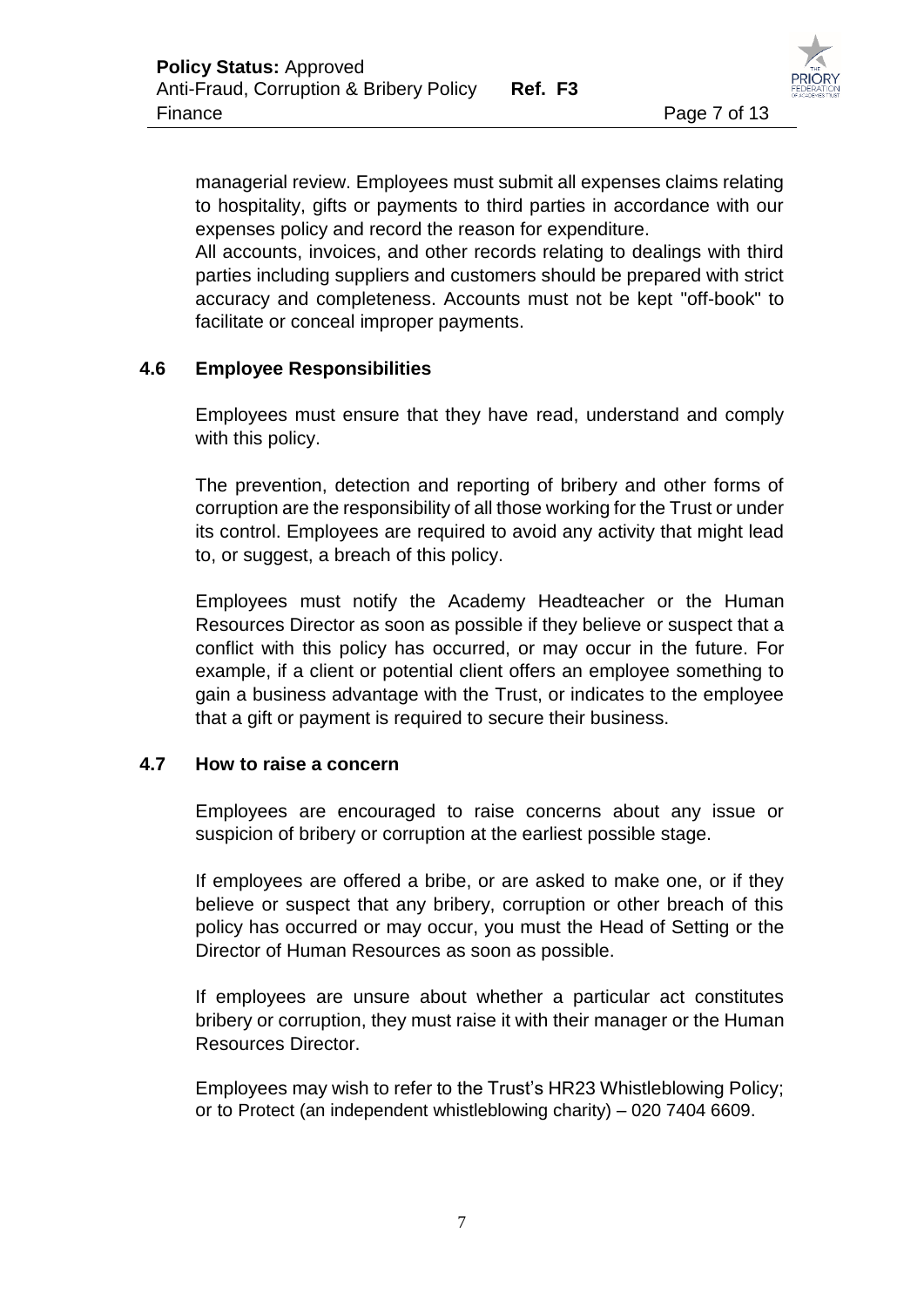

#### **4.8 Protection**

Individuals who refuse to accept or offer a bribe, or who raise concerns or report another's wrongdoing, are sometimes worried about possible repercussions. The Trust aims to encourage openness and will support anyone who raises genuine concerns in good faith under this policy, even if they turn out to be mistaken.

The Trust are committed to ensuring no one suffers any detrimental treatment as a result of refusing to take part in bribery or corruption, or because of reporting in good faith their suspicion that an actual or potential bribery or other corruption offence has taken place, or may take place in the future. Detrimental treatment includes dismissal, disciplinary action, threats or other unfavourable treatment connected with raising a concern. If employees believe that they have suffered any such treatment, you should inform the Compliance Manager immediately. If the matter is not remedied, and you are an employee, you should raise it formally using the Trust's Grievance Procedure (please refer to HR3 Grievance Policy).

#### **4.9 Training and Communication**

Training on this policy forms part of the induction process for all individuals who work for the Trust, and regular training will be provided as necessary.

The Trust's zero-tolerance approach to bribery and corruption must be communicated to all suppliers, contractors and business partners at the outset of its business relationship with them and as appropriate thereafter.

#### **5 Fraud**

- 5.1 Examples of what could constitute fraud are:
	- theft of cash;
	- non-receipt of income;
	- substitution of personal cheques for cash;
	- travelling and subsistence claims for non-existent journeys/events;
	- travelling and subsistence claims inflated;
	- manipulating documentation to increase salaries/wages received, e.g. false overtime claims;
	- payment of invoices for goods received by an individual rather than the Academy;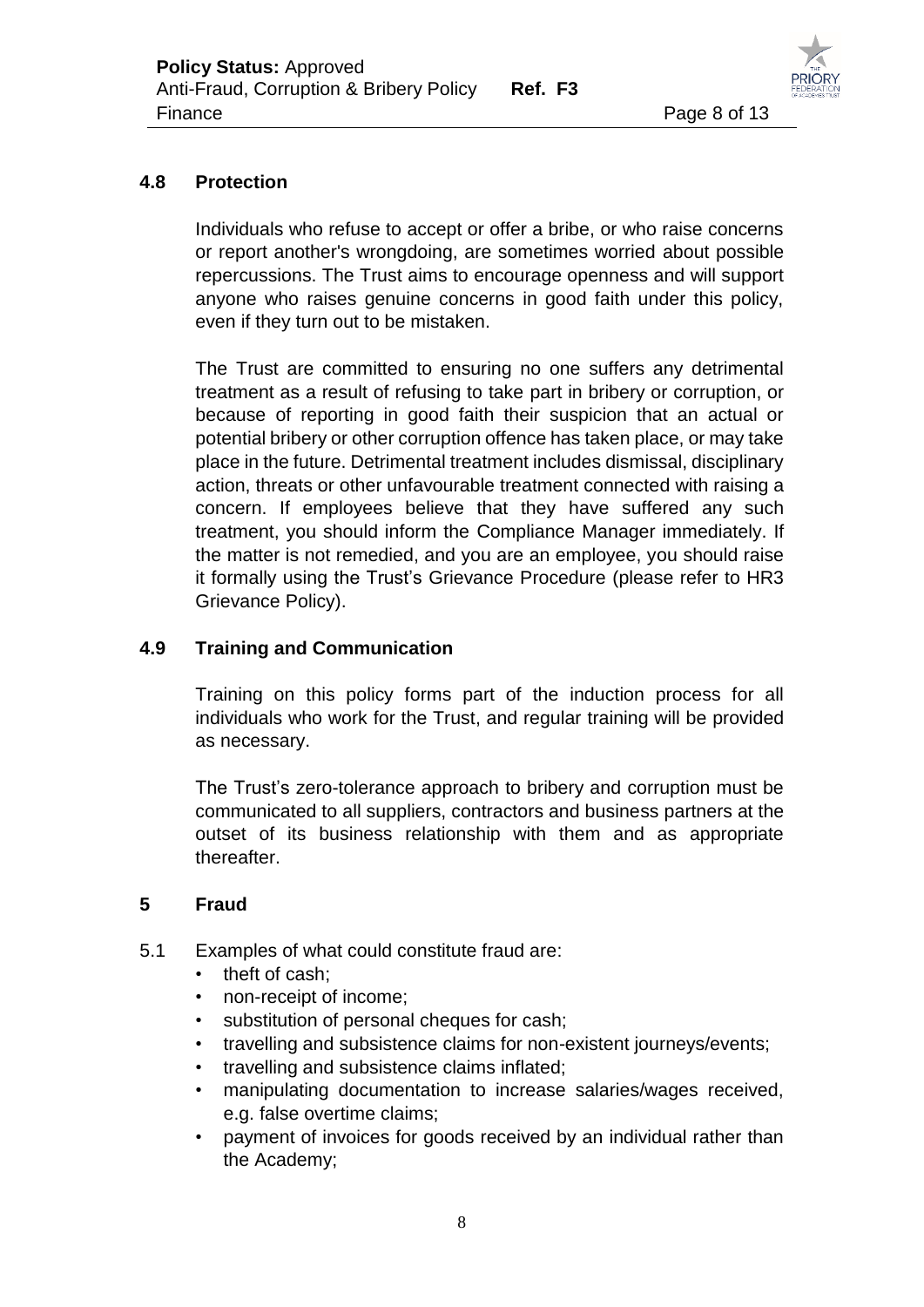

- failure to observe, or breaches of, regulations and/or other associated legislation laid down by the Academy;
- unauthorised borrowing of equipment;
- breaches of confidentiality;
- failure to declare a direct pecuniary or otherwise conflicting interest;
- concealing a generous gift or reward;
- unfairly influencing the award of a contract;
- creation of false documents;
- deception:
- using position for personal reward.

The list is not exhaustive and fraud can take many different paths. If in any doubt about whether a matter is an irregularity or not, clarification must be sought from the Chief Financial Officer.

#### 5.2 Fraud Prevention

The Trust aims to be an honest and ethical institution. As such, it is opposed to fraud and seeks to eliminate fraud by the way it conducts its business. In order to minimise the risk and impact of fraud, the Trust's objectives are, firstly, to create a culture which deters fraudulent activity, encourages its prevention and promotes its detection and reporting and, secondly, to identify and document its response to cases of fraud.

There follows a description of the systems and controls in place to mitigate the risk of fraud in particularly high risk areas:

#### **Gifts, donations and hospitalities**

All gifts, donations and hospitalities given or received in each Academy or area of business are recorded, documented and approved using the gift and donations procedure. It is mandatory for all staff to follow F2 Gifts, Hospitality, Awards, Prizes and Other Benefits Policy.

#### **Change of Supplier's Bank Account/Address Details.**

The Trust's Finance team independently verify any requests for changes to a Supplier's Bank Account details before they are processed. Further details can be found in the Trust's Finance Manual.

#### **Cyber Crime**

The Trust is aware of the risks of fraud, theft and irregularity from cyber crime and has put in place proportionate controls to protect against them. These measures include but are not limited to use of firewalls, antivirus software, password policies and multi-factor authentication.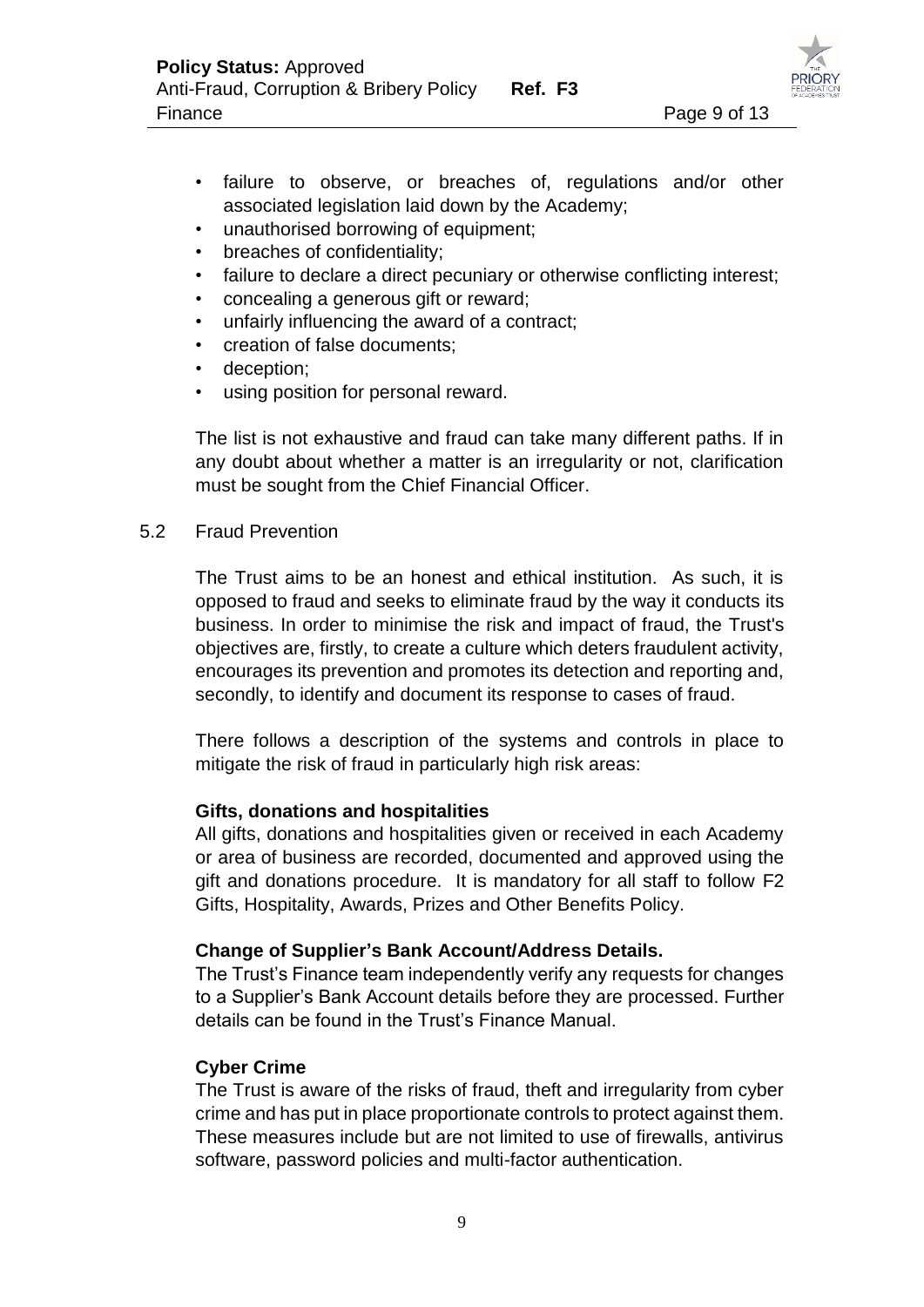

#### 5.3 Responsibilities in relation to preventing fraud

#### **Employees**

All employees are responsible for acting with propriety in the use of The Trust resources and in the handling public funds whether they are involved with cash or payments systems, receipts or dealing with contractors, suppliers or staff or any other activity. They are also responsible for reporting details immediately to the appropriate person if they suspect that there is evidence of irregular or improper behaviour or fraudulent activity.

#### **Management**

It is the responsibility of management to optimise prevention and detection of fraud; identify the risks to which systems, operations and procedures are exposed; develop and maintain effective controls to prevent and detect fraud; ensure that controls are being complied with and ensure all allegations of fraud are notified to the ESFA.

#### **Audit Committee**

The Trust's Risk Assurance Framework sets out the process for managing and reporting risk in the Trust. A risk assurance map is reviewed at the Audit Committee where the Trust accesses internal, departmental, managerial and external assurances of the adequate management of risk in the Trust.

5.4 Reporting a Suspected Fraud

All allegations of suspected fraud and irregularities are to be brought to the attention of the Academy Headteacher and Chief Financial Officer (unless one of these individuals is involved in the irregularity in which case the CEO should be informed).

For further guidance, refer to HR23 Whistleblowing Policy.

#### 5.5 Fraud Response Plan

In the event of a fraud being discovered or suspected, the Trust will undertake the following steps:

- 1. a suspicion of fraud arises or is reported.
- 2. The Academy Headteacher (or CEO) will have responsibility for coordinating the initial response. In doing this they will consult with the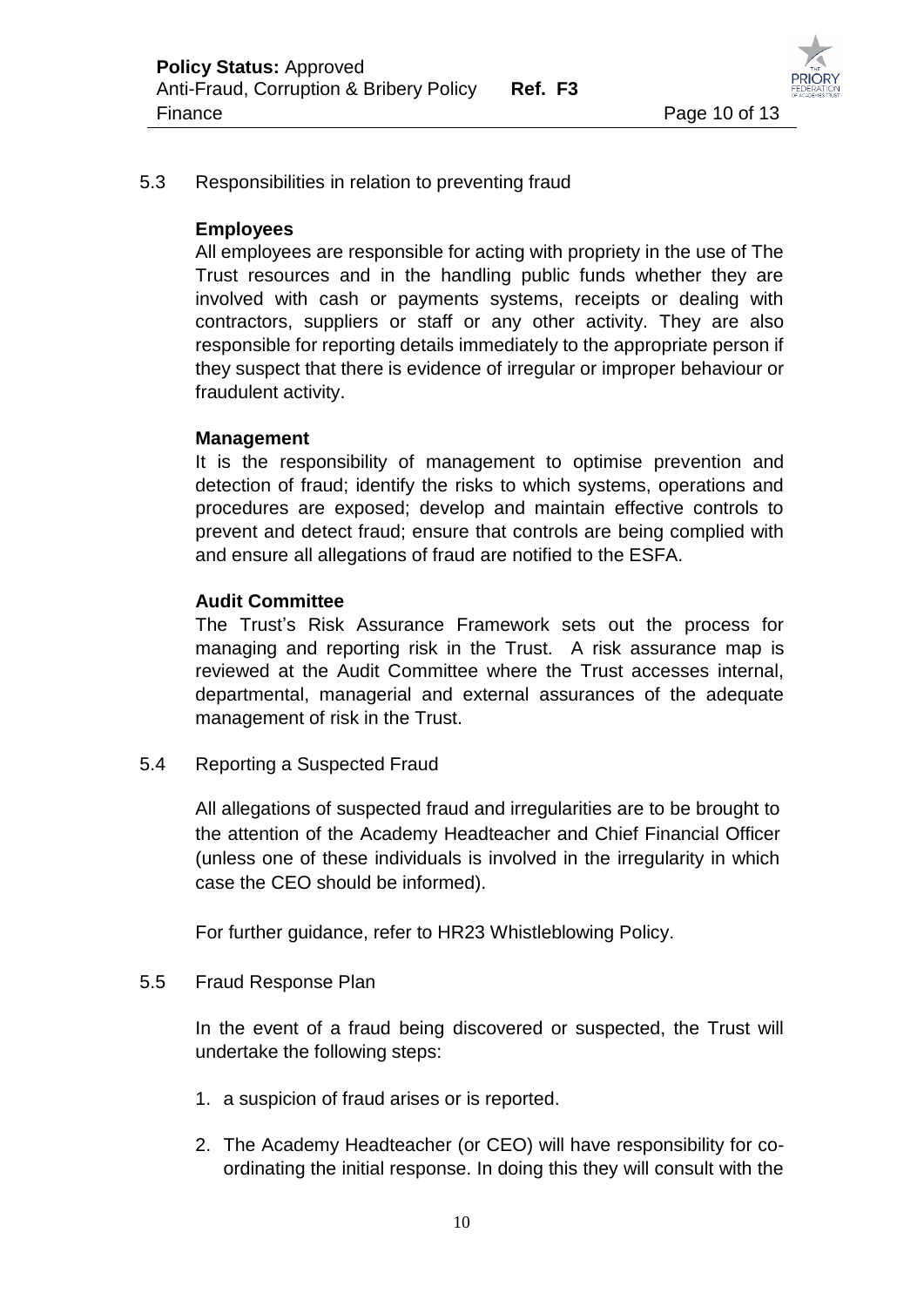

Chief Financial Officer to ascertain whether or not the suspicions aroused have substance. In every case and as soon as possible after the initial investigation, they will pass the matter on to the Audit Committee. Even if there is no evidence to support the allegation, the matter must be reported.

- 3. A Fraud Response Group is assembled by the Audit Committee to investigate the report, who will conduct an initial assessment and reach a view as to whether further action is required. The Human Resources Director will advise on potential employment issues and seek legal advice where necessary.
- 4. If a formal investigation is commenced, the Fraud Response Group will conduct this and report their findings, conclusions and any recommendations arising from the investigation to the Chair of Trustees and the Audit Committee. They will determine which outside agencies should be involved (e.g. police, auditors).
- 5. Following the investigation, the Chair of Trustees and the Chair of the Audit Committee are again informed and a decision is taken whether or not to commence disciplinary proceedings.
- 6. Individuals involved who are not investigated further are informed in a letter of no case to answer.

Care must be taken with regard to:

- collection and preservation of evidence without alerting the suspect
- the need to maintain detailed and accurate records of all investigatory actions
- the need to ensure that all investigations adhere to relevant legislation
- the point at which external advice may be sought
- the reporting process internally, including timescales
- reporting requirements to the ESFA as detailed in the Academies Financial Handbook; Trusts must notify the ESFA of any instances of fraud, theft and/or irregularity exceeding £5,000 individually, or £5,000 cumulatively in an academy's financial year. Any unusual or systematic fraud, regardless of value must also be reported.

## **6. Breaches of this Policy**

6.1 Any employee who breaches this policy will face disciplinary action, which could result in dismissal for misconduct or gross misconduct.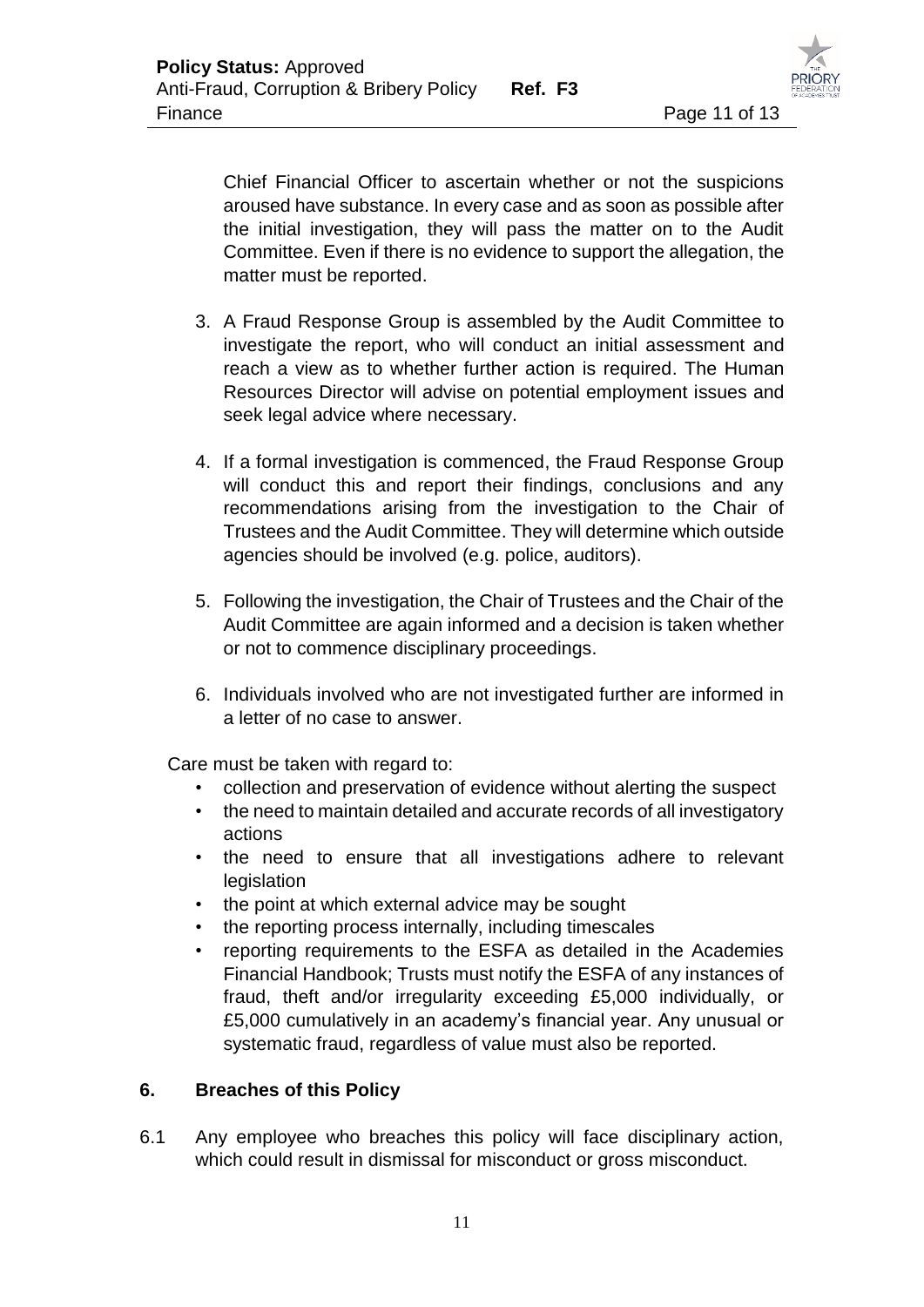

6.2 The Trust may terminate its relationship with other individuals and organisations working on its behalf if they breach this policy.

## **7. Policy Change**

7.1 This policy may only be amended or withdrawn by the Priory Federation of Academies Trust.